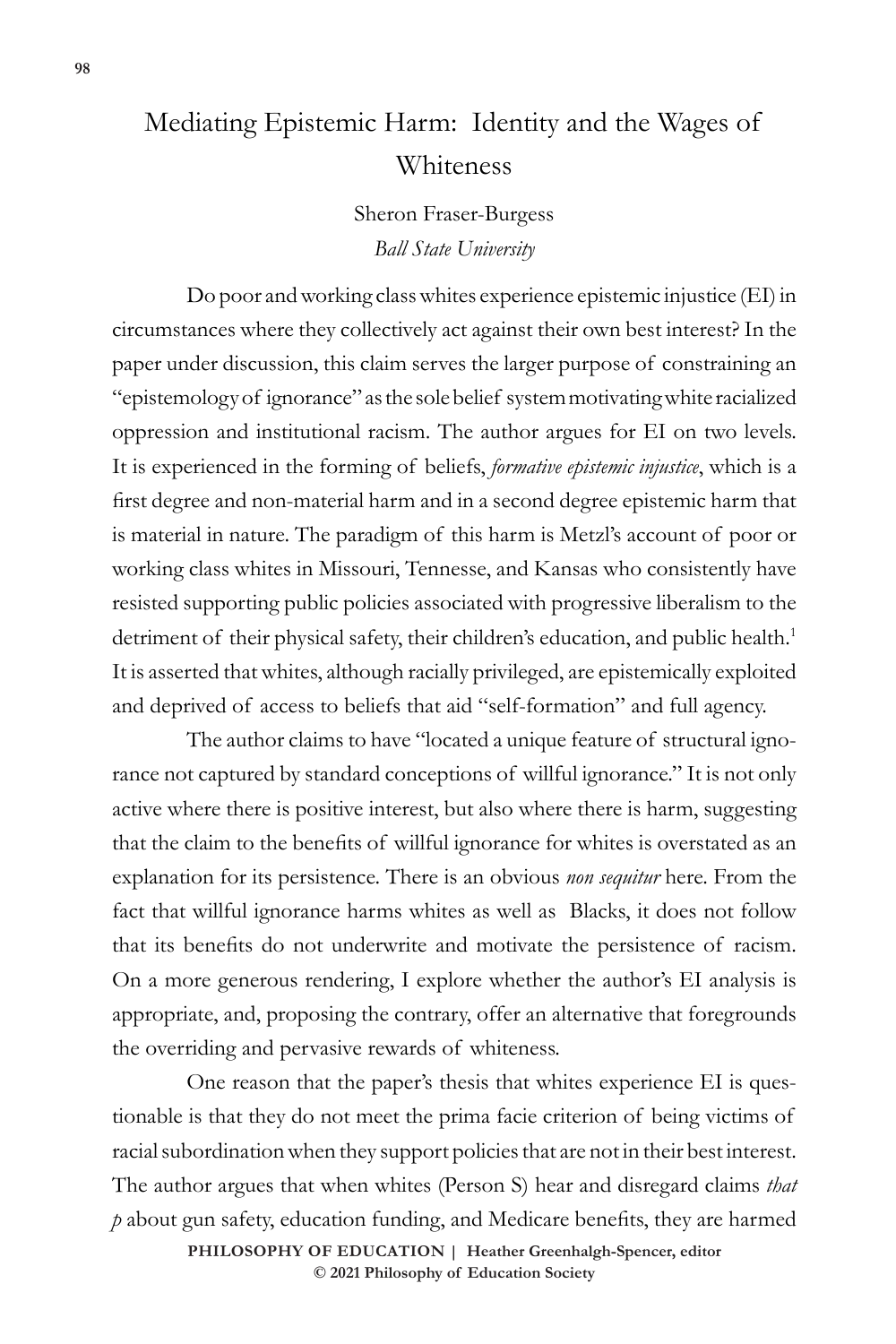"in being misinformed about things that one has a strong interest in knowing." By contrast, Fricker predicates *testimonial injustice*, the meta-category in which EI fits, on prevailing interpersonal relations of power within social hierarchies.<sup>2</sup> That there is a moral status assigned to knowledge deprivation is consistent with Fricker's view; so that, if poorer health, weakened public schools, and abiding threats to physical safety of gun ownership resulted from the otherizations of S, EI would obtain. S would then have experienced *prejudicial credibility deficit* which is the undermining of S *qua* knower.<sup>3</sup> In the interpersonal relation of speaker and hearer, Fricker's virtue epistemological account of the latter role's responsible stance is analogous to the moral theory of ethical virtues. Individuals bear the moral weight in dyadic exchanges of taking seriously a person's first-hand statements.<sup>4</sup> For Metzl's cases, it is not easily clear that S would conform to the speaker in Fricker's speaker-hearer relation of epistemic harm.

The paper make moves to support the assertion that whites could be disadvantaged epistemically in this way. Gesturing to the inchoate workings of social systems that economically marginalize poor and working class whites, the author departs from the person to person transaction of testimonial injustice to situate the social condition of whites in the broader, systemic and structural forces. It is not a move that fully avails itself of the resources in Fricker's framework and, in particular, *hermeneutical injustice*, which is the other component of testimonial injustice that addresses political, social, and other institutional harms that can systemically marginalize persons as knowers. Hermeneutical injustice expresses the unfair influence of "social power" on "collective forms of social understanding" in "hermeneutical contexts such as our knowledge of the social world, material and ontological questions.<sup>5</sup> Even on this account, whether Metzl's cases qualify is underexplored. The hermeneutical marginalization of which Fricker writes relates to "exclusion from some practice that would have value to the participant."<sup>6</sup> Metzl shows that none of these goods (e.g. education, health, and public safety) hold overriding value for this population. It could be argued that they have been manipulated into taking this perspective since their reasons for not supporting the various policies remain ultimately unclear. A discussion of the hermeneutical harm would have considered this aspect.

The epistemic harm as theorized is not an analytic that excavates the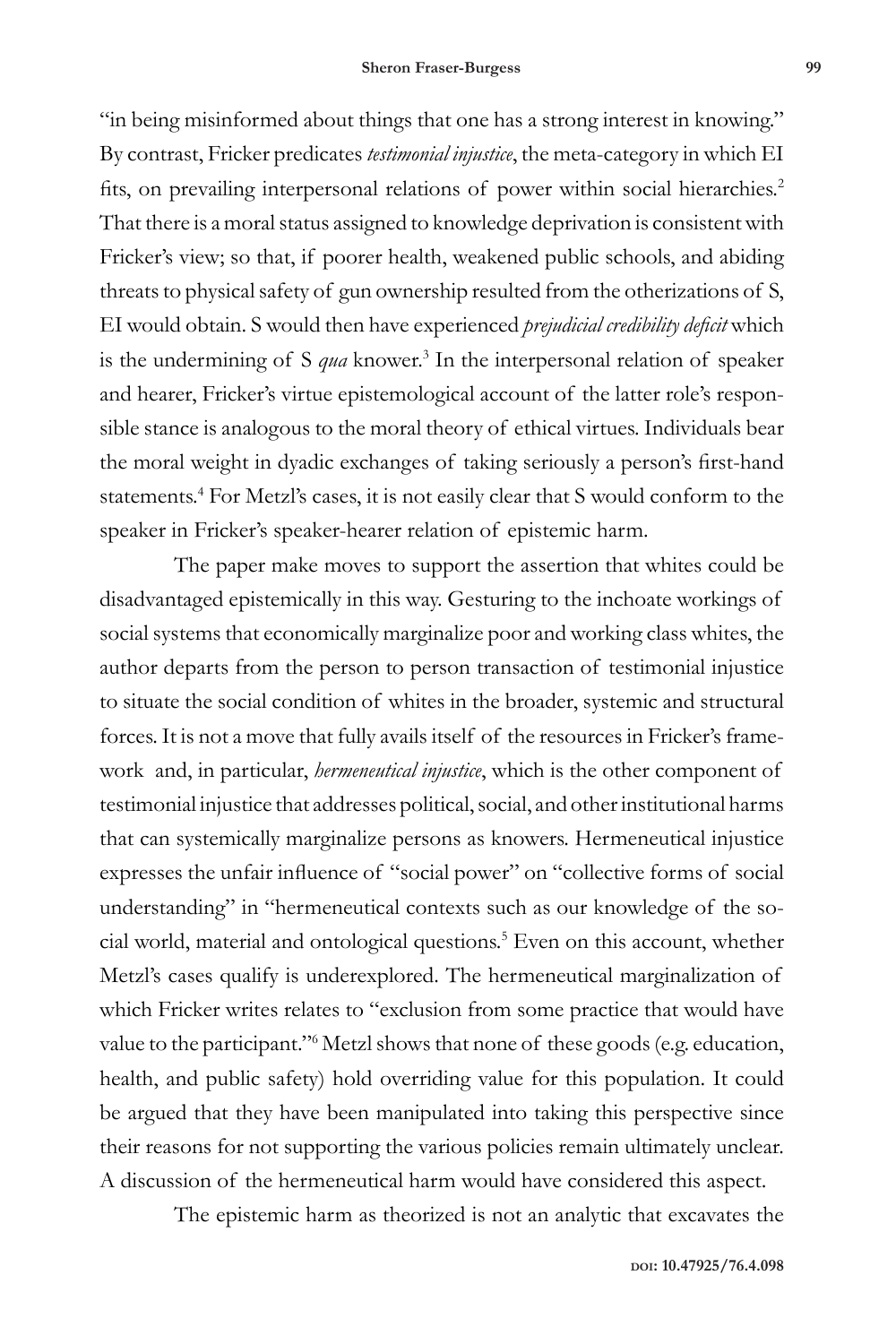structural impediments hampering their "collective hermeneutical resources" in being able to view particular social policies as being in their best interest, *qua poor and working class whites*, which is the interpretative force the testimonial justice analytic invokes. <sup>7</sup> As the paper discusses, the epistemic harm is partly explainable in terms of their economic marginalization from political power. However, wealthy whites also advocate such views that are not reducible to raw accumulation of political power. Elizabeth Anderson's corrective of Fricker's account of espistemic harm from primarily one of individual actors and responsibility for mitigating these harms to undertaking structural approaches does point the way to expanding relevance beyond groups that have been historically marginalized and by suggesting policy remedies to systemic issues.<sup>8</sup>

In offering an alternate interpretation of Metzl's cases, I propose, first, that the "willful ignorance" that Mills attributes to white supremacy derives from an inchoate but dedicated social identity based on race.<sup>9</sup> It is predicated ironically on advancing colorblindness. Willfulness manifests as the choice to unreflectively identify with whiteness in a way that is continuous with a colorblind perspective. Scholarship in the philosophy of race and critical whiteness theory take this view.10 For example, although MacMullan does not invoke the term "identity," in his pragmatic theorizing about race, conforming to "habits of whiteness" is the basis of this formal racial category.11 Elaborating on these preconscious and in-grained practices of whiteness and dominance, MacMullan decries the "invisibility of whites and the extent to which liberatory 'colorblindness' has become problematic 'color evasiveness.'" He maintains that whiteness has a "vested interest in eliminating race talk in order to minimize the extent to which we notice and discuss the lingering effects of white racism."12 In this way, colorblindness invoked from a positionality of whiteness contributes to perpetuating white supremacy.

Alcoff explores the epistemological implications of white identity.<sup>13</sup> On this view, in being a perspective from which persons interpret their experiences, whiteness is not different than other social identities and their shaping of belief formation. Alcoff explains that "social identities are differentiated by perceptual orientations, which involves bodily comportments that serve as the background for knowledge, learned practices of perception, and narratives of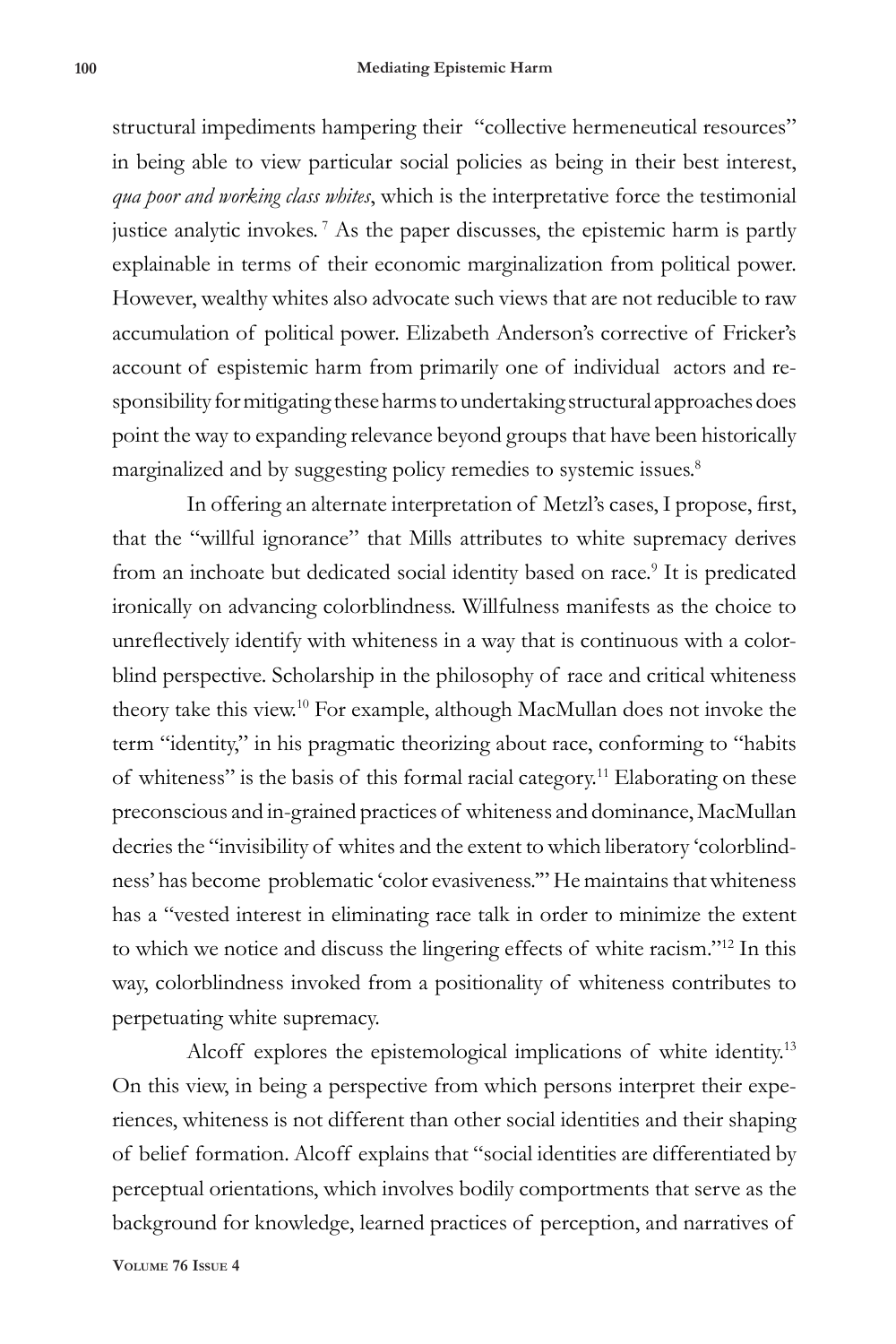meaning within which new observations become incorporated."14 In the historical precedent of asserting white dominance while obscuring its influence, the colorblind perspective conceals "the partiality of their perceptions, which will make it less likely they will be able to foreground their perceptual practice."15 Similarly Frankenberg, a philosopher of race, writes of the "continual processes of slippage, condensation, and displacement among the constructs of 'race,' 'nation,' and 'culture'" that "continue to 'unmark' white people while consistently marking and racializing the other."16

For Metzl's white protagonists—who are persons fulfilling the basic phenotypical conditions of whiteness—it is their identification with whiteness and its "color evasive" understanding of education policy, gun safety, and medical services that structures their ignorance. Further, they occupy this position, in common, with others, *qua white persons*. Although there is evidence of structural harm to their status as knowers, the lack of proximity of the choice does not mean that they are not experiencing some degree of agency in their decision. Historian Roediger draws on this paradox in his well-regarded work that makes a claim to the "wages of whiteness" for working class individuals in labor unions in the twentieth century.17 This state of affairs constitutes willful ignorance as an epistemological indicator of white identity while presupposing a color-blind perspective regarding the historical construction of race in the United States. In this way, the choice to so identify with this group's collective support of these bad public policies qualifies as a willful decision to deny white privilege, discount critical race interpretation of persistent racial inequality in the United States, and perpetuate notions of white moral and racial superiority.

3 Fricker, *Epistemic Injustice*, 60.

4 See John Christman, Comments on Elizabeth Anderson, "Epistemic Justice as a Virtue of Social Institutions," *Social Epistemology Review and Reply Collective*

<sup>1</sup> Jonathan Metzl, *Dying of Whiteness: How the Politics of Racial Resentment is Killing America's Heartland* (New York: Basic Book, 2019).

<sup>2</sup> Miranda Fricker, *Epistemic Injustice: Power and the Ethics of Knowing* (New York: Oxford University Press, 2007).